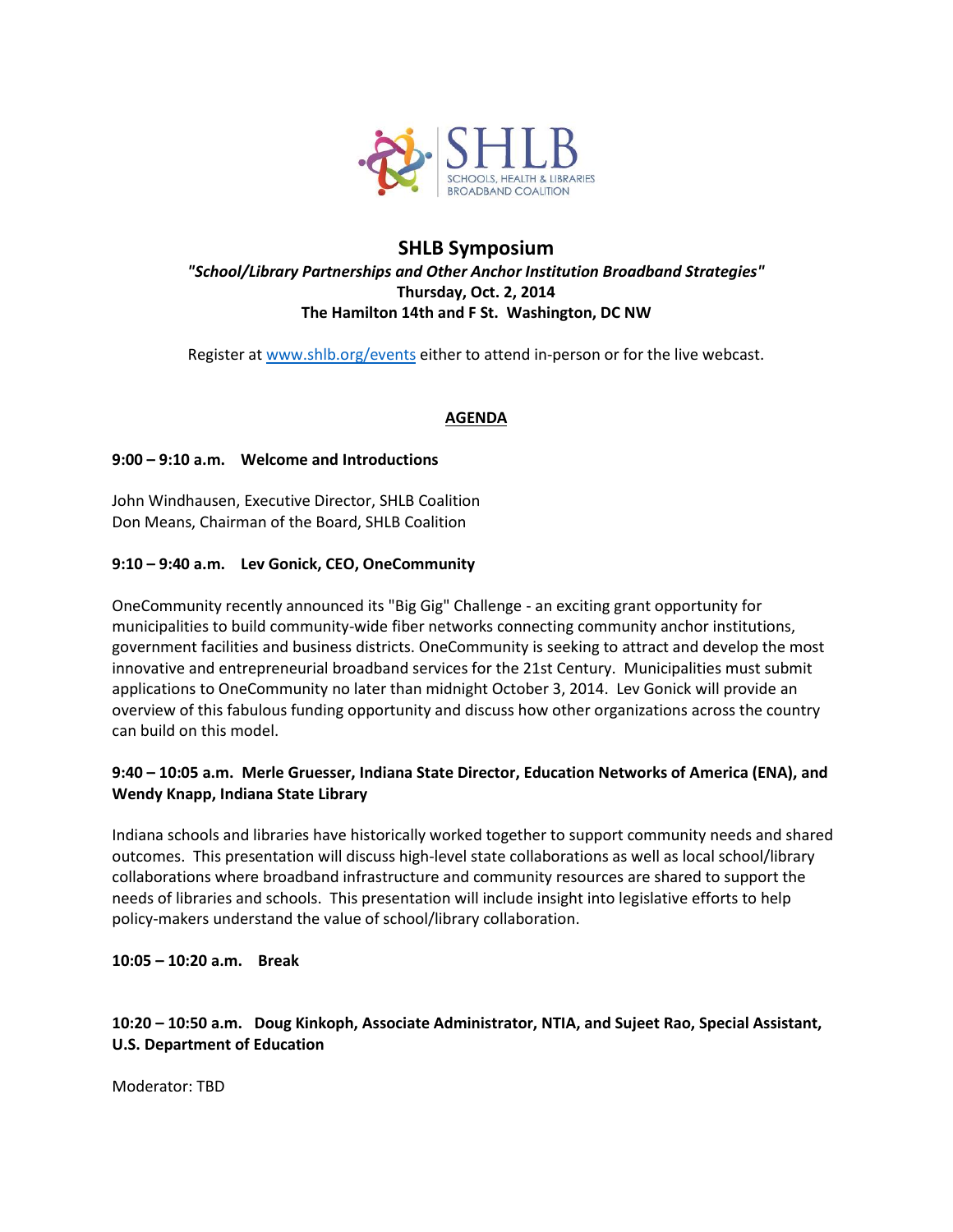These two key officials in the Obama Administration will discuss the Administration's policies to promote broadband for schools, libraries and other community anchor institutions. Mr. Kinkoph will discuss the success of the BTOP program in connecting over 20,000 anchor institutions, and NTIA's most recent efforts to promote community broadband. Mr. Rao will give an update on President Obama's "ConnectED" Initiative.

## **10:50 – 11:10 a.m. Annie Norman, State Librarian of Delaware**

One of the leaders in the field of libraries and technology, Annie Norman recently completed a very successful BTOP project in which the libraries worked closely with other state agencies to provide job training and placement services. Dr. Norman is also implementing an important trial of "White Spaces" wireless Internet access to serve the community. She is focused on compiling data to demonstrate effective decision-making, some of which she will share in her presentation.

# **11:10 – 11:30 a.m. John Harrington, CEO, Funds for Learning**

Funds for Learning is one of the premier firms in the country providing research, analysis and consulting services around the Federal E-rate program. Mr. Harrington will provide examples of some of the best strategies he and his firm have encountered to deploy high-capacity broadband for schools and libraries through the E-rate program, and his views of the FCC's recent *E-rate Modernization Order*, particularly regarding Internal Connections (now called Category 2).

**11:30 – 11:50 TBD**

**11:50 – 12:30 p.m. Lunch**

# **12:30 – 12:50 p.m. Elaine Williams, CEO, ConnectED Consulting Services LLC**

In Illinois, Ms. Williams is currently developing models for two school district/library consortia pilots for E-rate funding year 2015. The first focuses on increasing program participation by eligible libraries and schools in more rural areas of northern Illinois. The second consortium focuses on school districts and libraries in urban and rural areas in southern Illinois.

### **12:50 – 1:10 p.m. Tony Wilhelm, VP-External Affairs, Affiniti Networks**

Building on his past stewardship of the BTOP program, Mr. Wilhelm has recently joined Affiniti Networks, one of the leading firms in the country focused on rural broadband build-out. Mr. Wilhelm will talk about innovative public-private partnerships in which Affiniti developed broadband solutions for libraries in very rural communities across the country. For example, Affiniti has extended the reach of some BTOP-funded projects and aggregated resources through innovative consortia.

## **1:10 – 1:40 p.m. Patrick Halley, Associate Chief, Wireline Competition Bureau, FCC, and Lisa Hone, Deputy Chief, Telecommunications Access Policy Division, Wireline Competition Bureau, FCC**

### Moderator: TBD

Two of the key staff involved in drafting the E-rate orders and working with the variety of E-rate